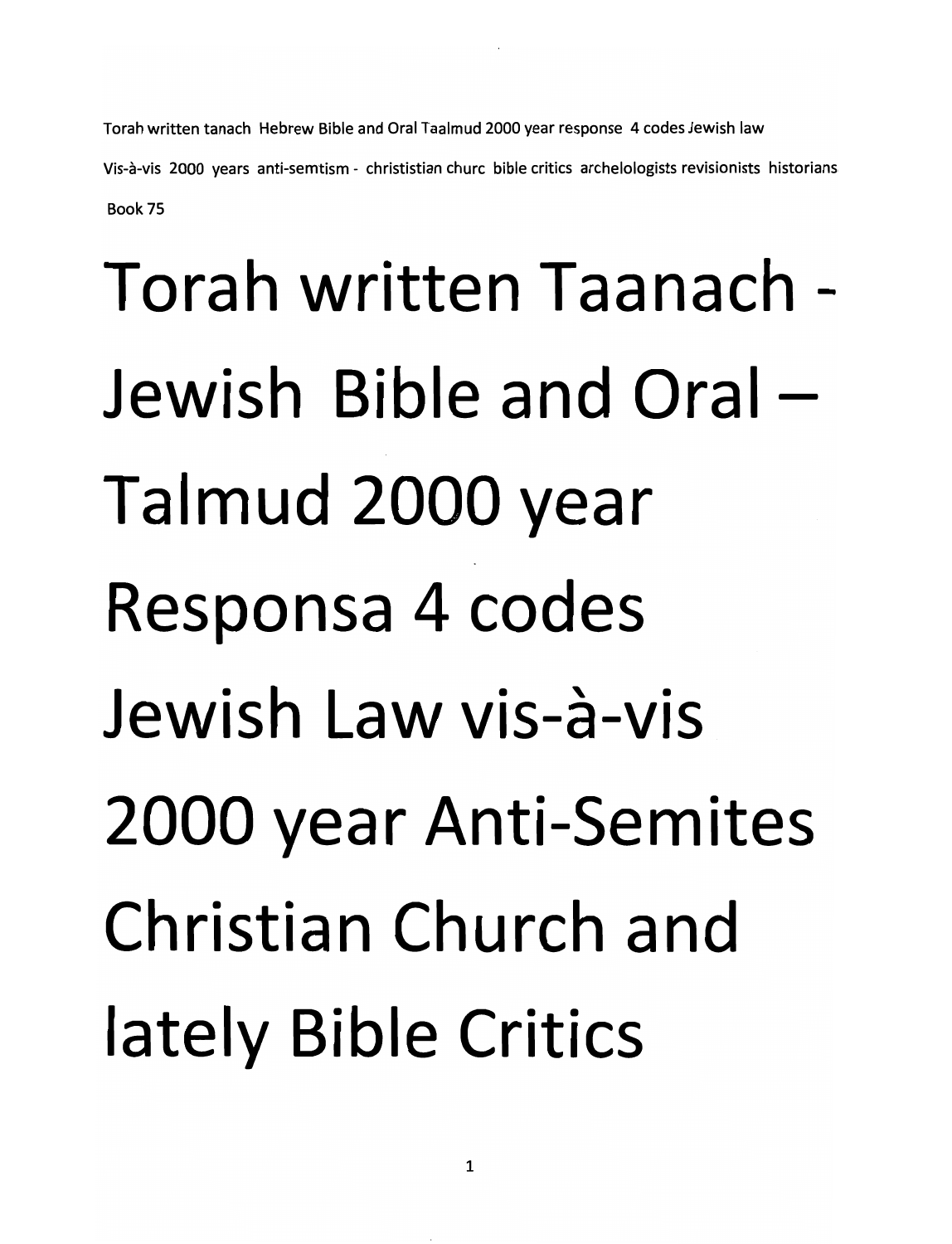# *revisionist historians archeologists.*

*Moshe Siselsender*

*JEWS FROM DAY ONE HAVE BEEN HATED. ANTISEMITES STEAL JEWISH*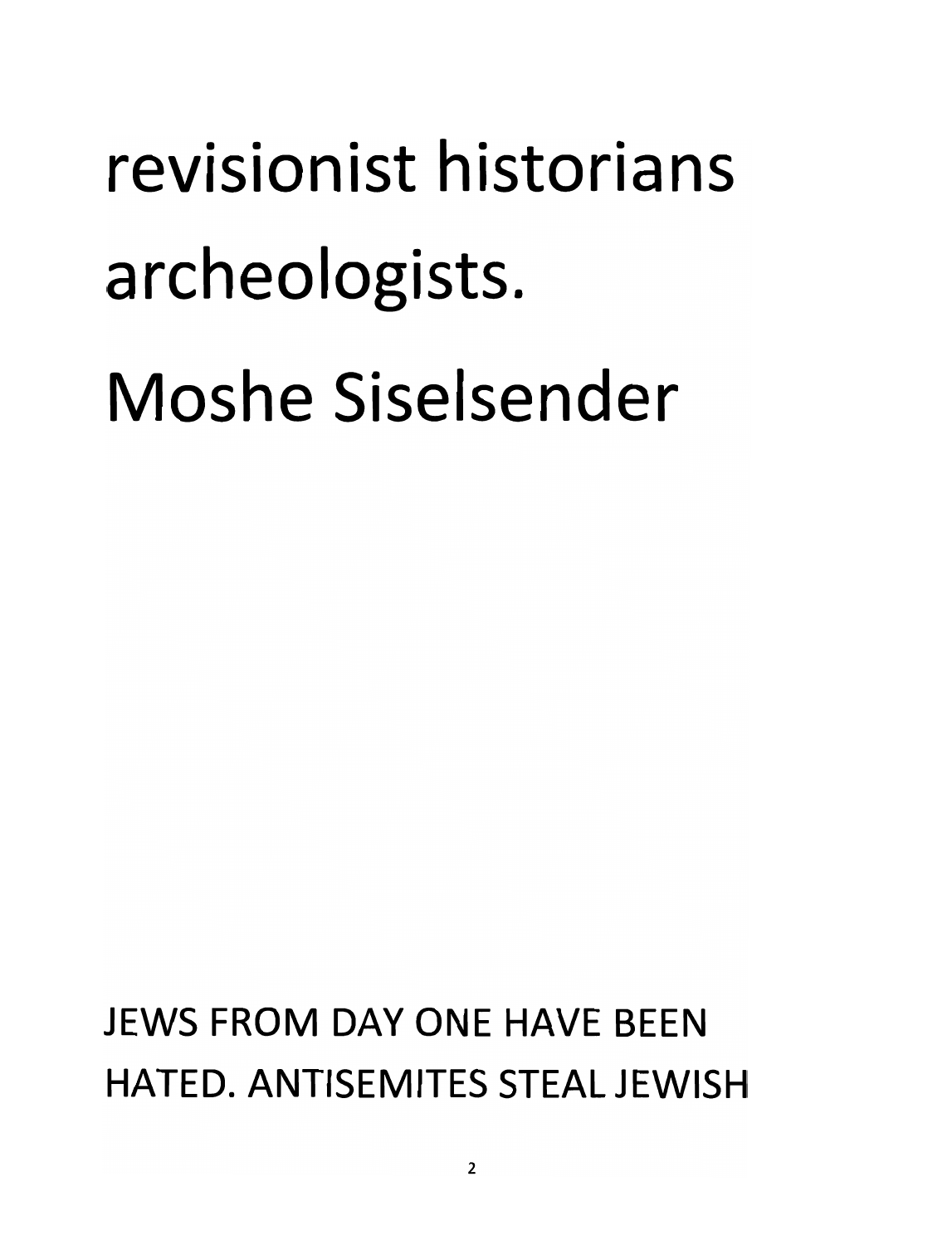#### *IDEAS INVENTIONS CREATIVITYAND THEIR BOOKS.*

*JEWS Christians Muslims believe that the Bible is Divinely given by God at Mt. Sinai 3400 years ago.*

*However, Christians for the last 1700 years have used the Bible as a launching pad for an assault and justification for the murder of not millions, but billions of people.*

*Never in all the centuries of pagan worship was religion converted into an instrument of mass genocide.*

*The Church and corrupt rulers conspired to the truth of the words of*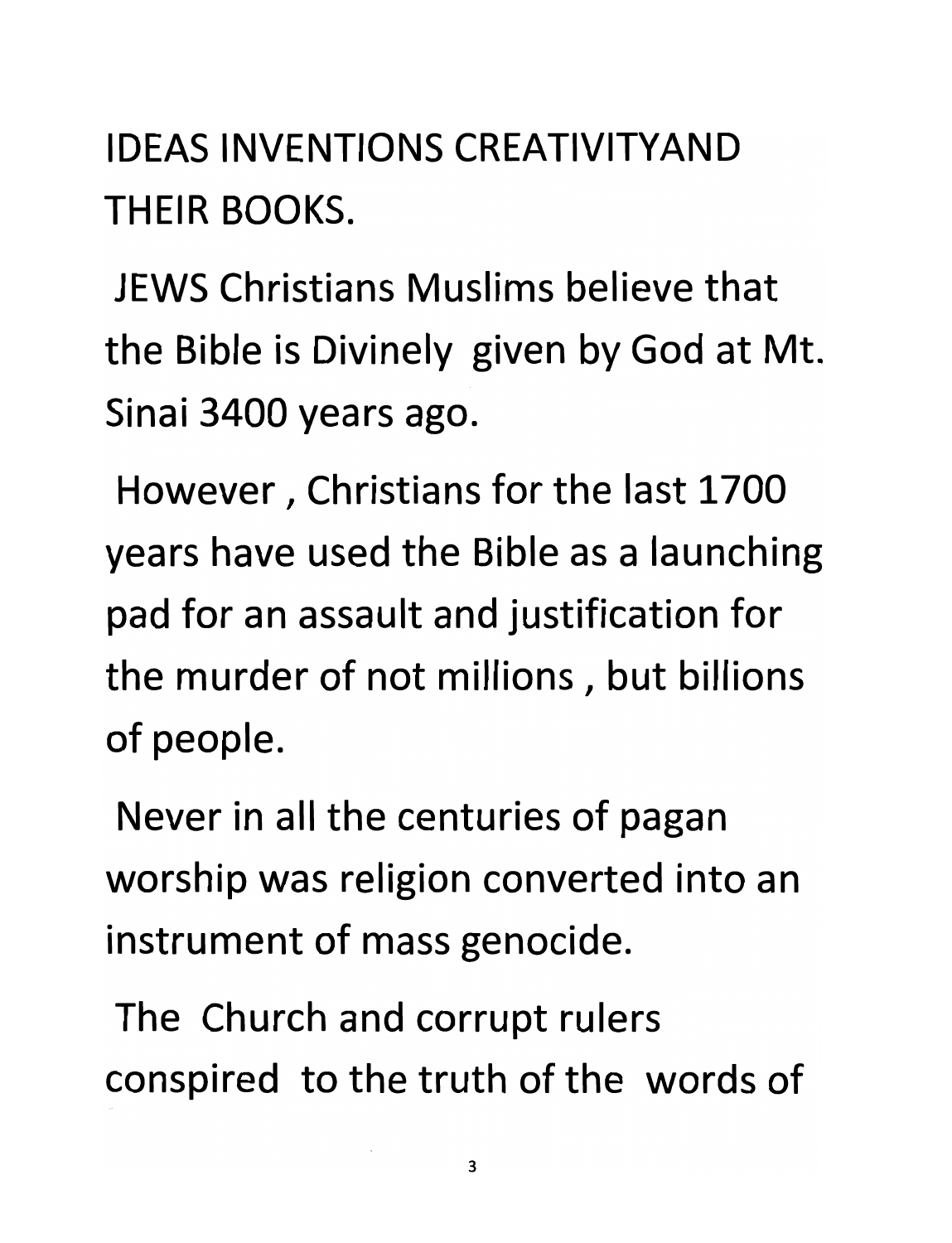*Marx and Engel that religion is the opium of the masses -the instrument that puts people to sleep and accept the corruption and status quo of the Church and Monarchs.*

*The truth is that religion per se Christianity Islim are all good. It is the people who represent religion who are giving and gave religion a black eye.*

*The religion that they preach is not what God spoke.*

*The honest independent thinker can place himself in the shoes of God what would he or she do -if they were God?*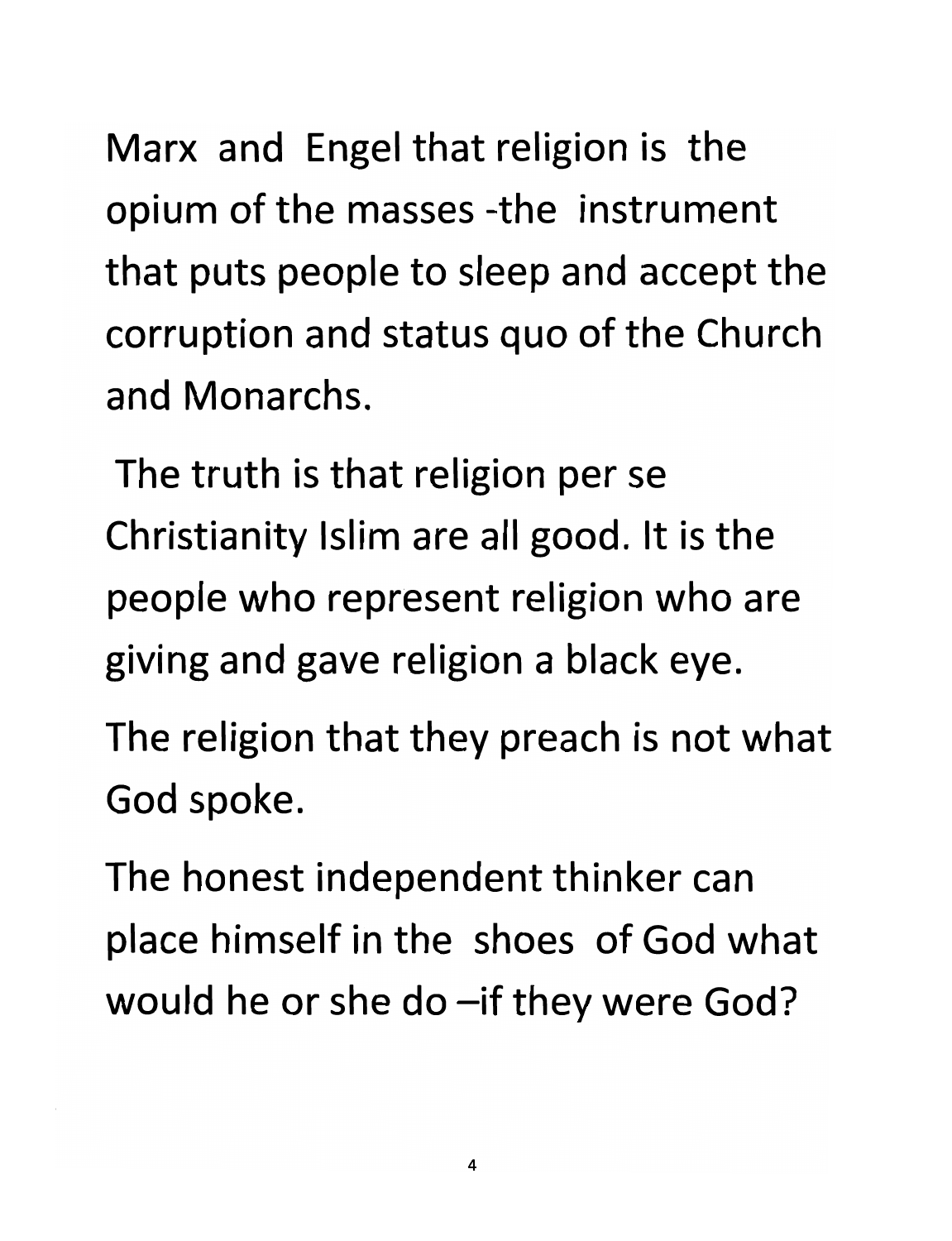*When they see the difference in behavior they know what the "VICARS" of Christ or Mohammad represent can not be the word of God. It is the opium of the masses.*

*The Deists of the 1600s 1700s 1800s and renaissance thinkers and philosophers and Bible critics correctly challenged the legitimacy of the Church and Mosque.*

*Prior to the Renaissance any one daring to challenge the Church would be burned to death. The year 1600 was ushered in by burning at the stake a great philosopher. Spinoza learned his lesson and refused to publish his Bible*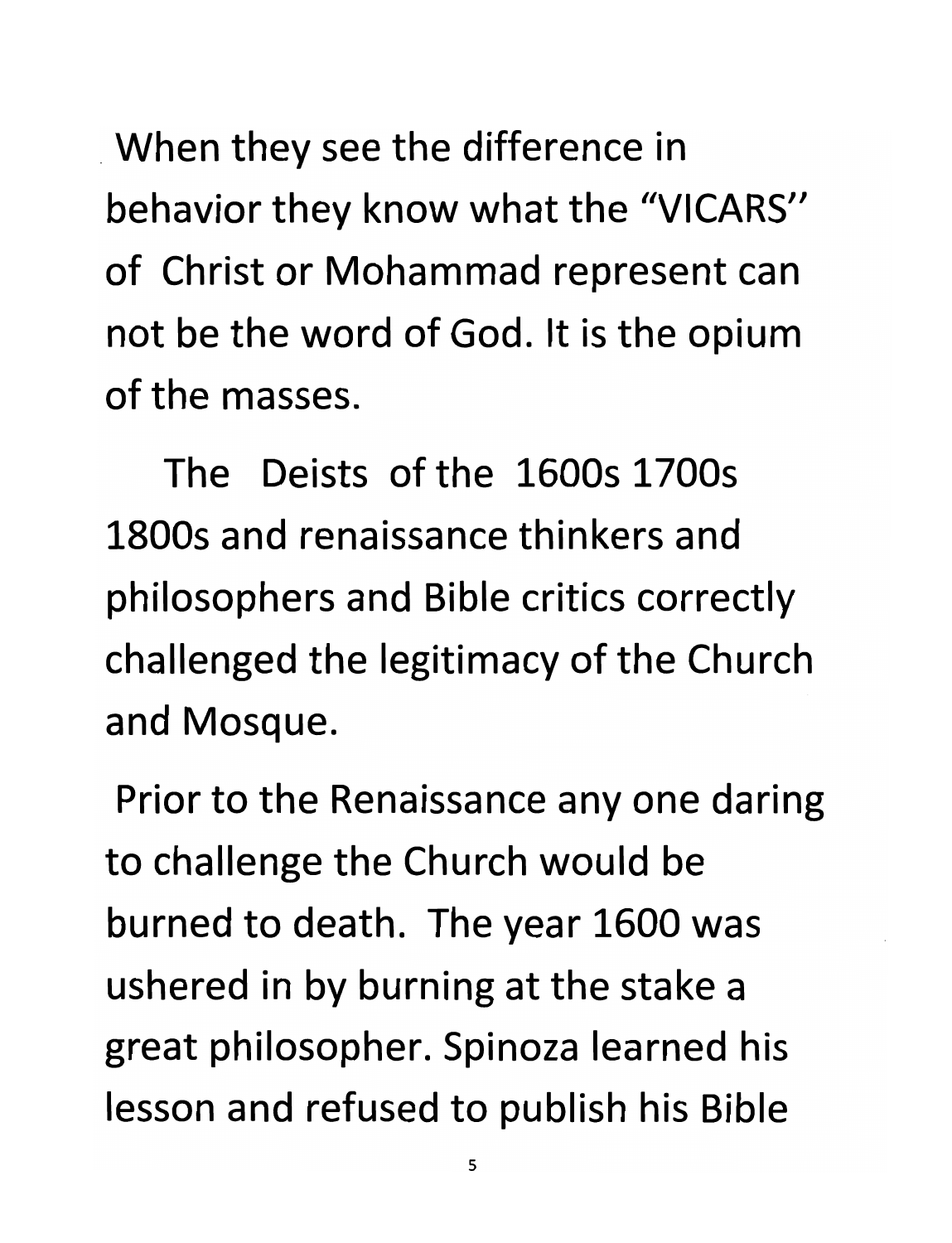*criticism and philosophy of Pantheism while he was alive. He feared he would be burned at the stake.*

*However the Renaisance spelled the death blow to the tyranny of the Church. It took 300 years for this monster to fall. However today we witness a different Church mentality regarding those individuals who differ and possess other traditions.*

*The church has a long way to go. It is still playing politics. It stii fails to recognize the Jew's connection and birth right to Israel. It still fails to support the Jew's right to Yehuad Shomron Golan Gaza Old City of Jerusalem historical*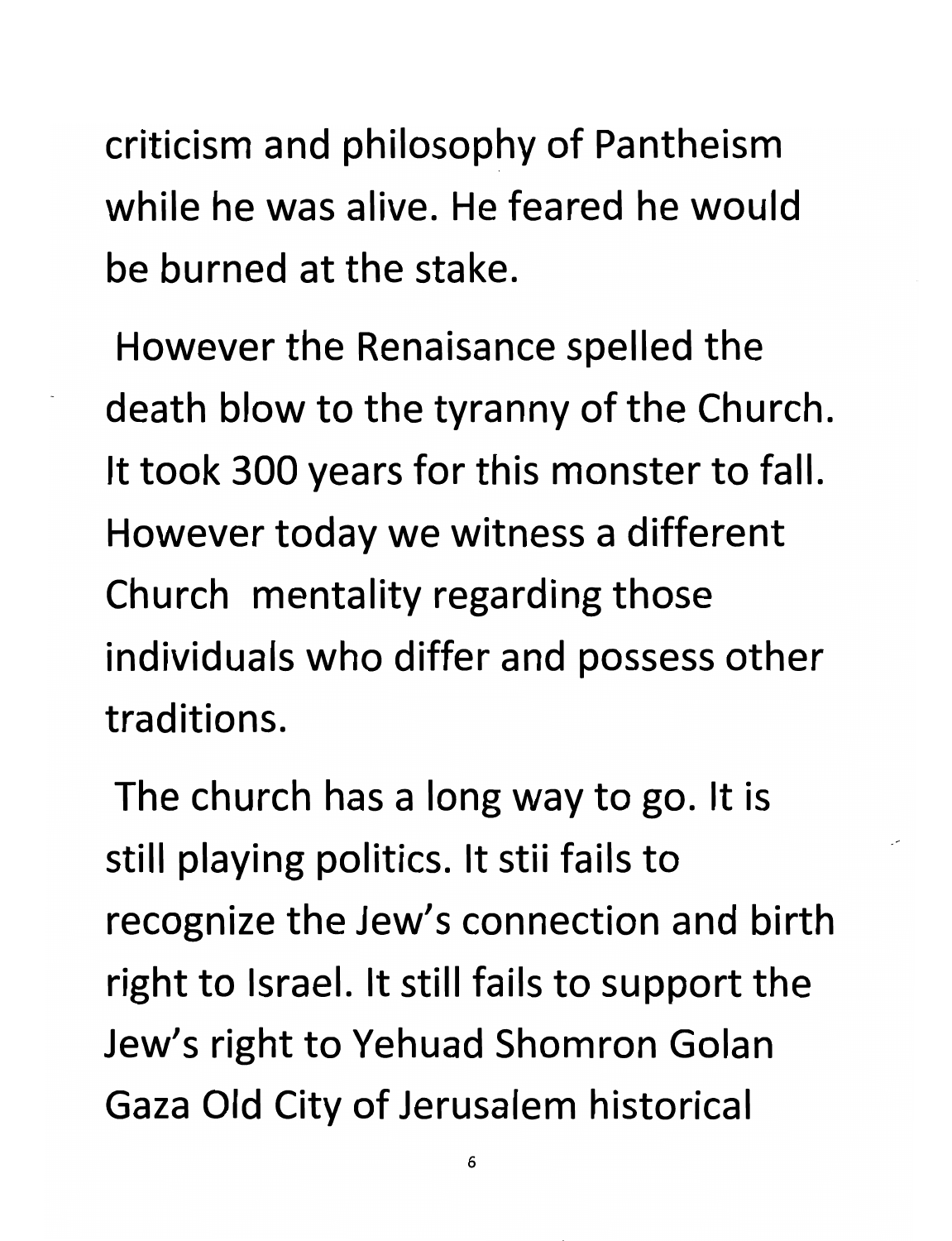*Israel. .The Church has failed to atone for it's 1700 years of sins of blood libels grand larceny rape and murder of millions of Jews. The Church is directly responsible in the killing of 6 million Jews and 1 million Jewish children. There exists straight line from Hitler to the Vatican as well as Martin Luther.*

*1700 years of "Jews killed Christ" WAS THE OPIUM THAT ANETHESIZED EUROPEAN TO KILL OR BE COMPLICIT IN •THE MURDER OF 6 MILLION JEWS AND 1 MILLION JEWISH CHILDREN.*

*THE TRAGEDY IS THAT THE SAME HATRED FOR THE JEW EXISTS TODAY JUNE 19,2016.*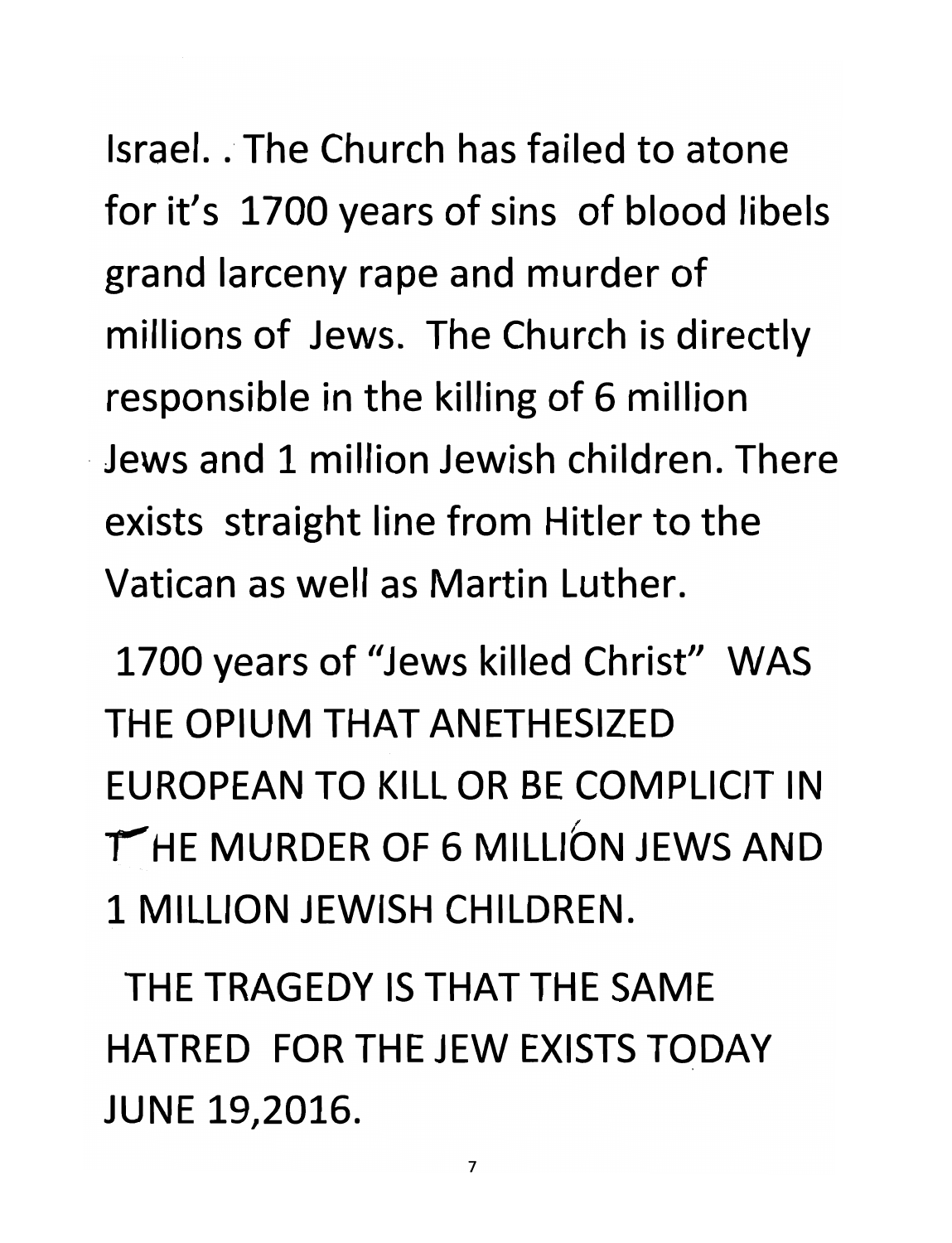*LET THE VATICAN AND PROTESTANT CHURCHES CLEAN THEIR HANDS FROM JEWISH BLOOD . THE MARK OF CAIN IS ETCHED ON f"EIR FOREHEADS. THEY ALL ARE CURSED FOR EVER, EVER EVER. THEY WILL BURN TO ETERNITY IN THE HELL THEY PRESERVE FOR THE JEW. TODAY THE JEW HAS THE MEANS ATOMIC HYDREGON NEUTRON AND MISSILES TO*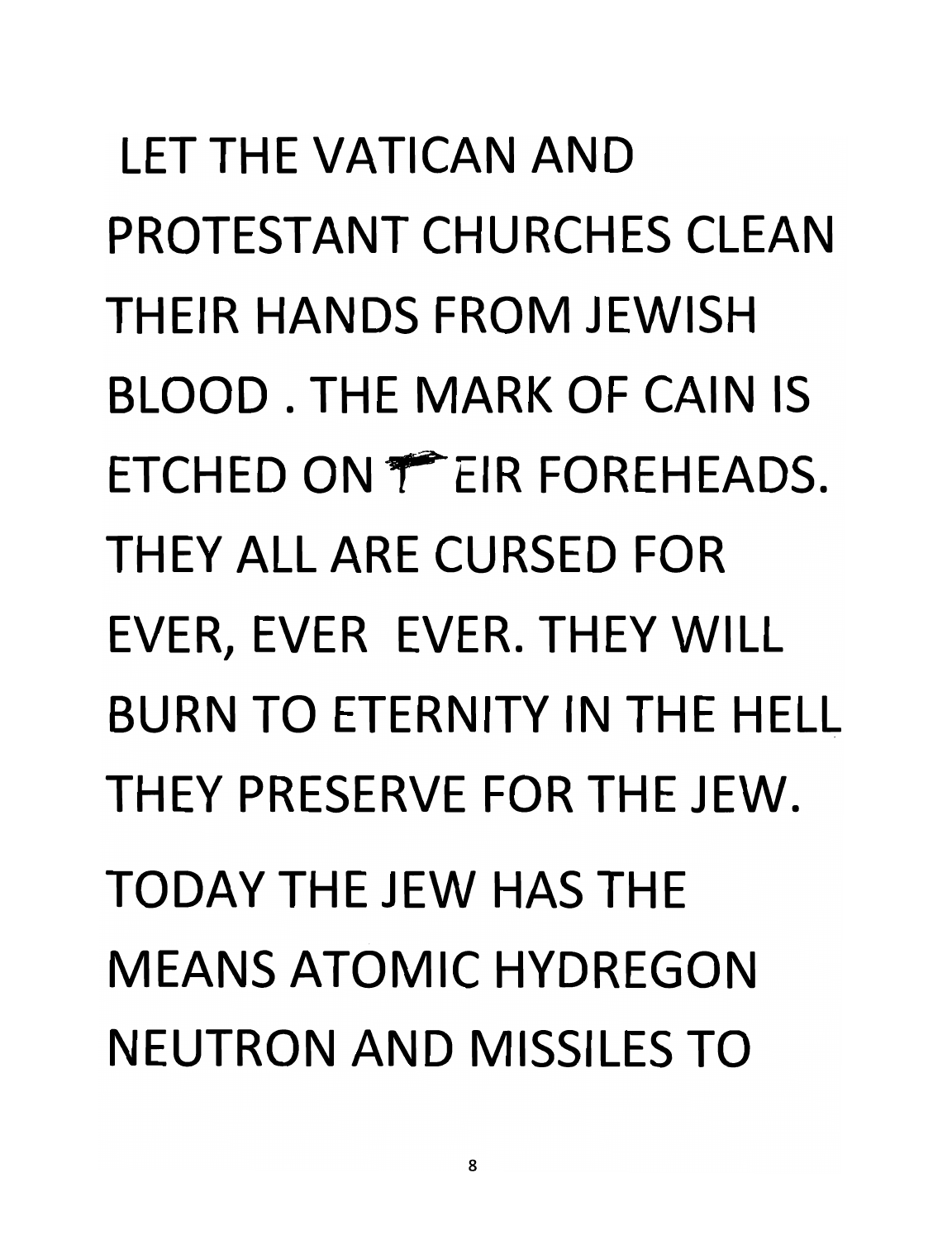### *DESTROY ANY NATION WHO DARES CHALLENGE JEWISH SOVEREIGNTY IN HISTORICAL ISREAL YEHUDAL SHOMRON GOLAN GAZA OLD CITY JERUSALEM AND NEW ISRAEL WORLD DO NOT MESS WITH tHEJEW*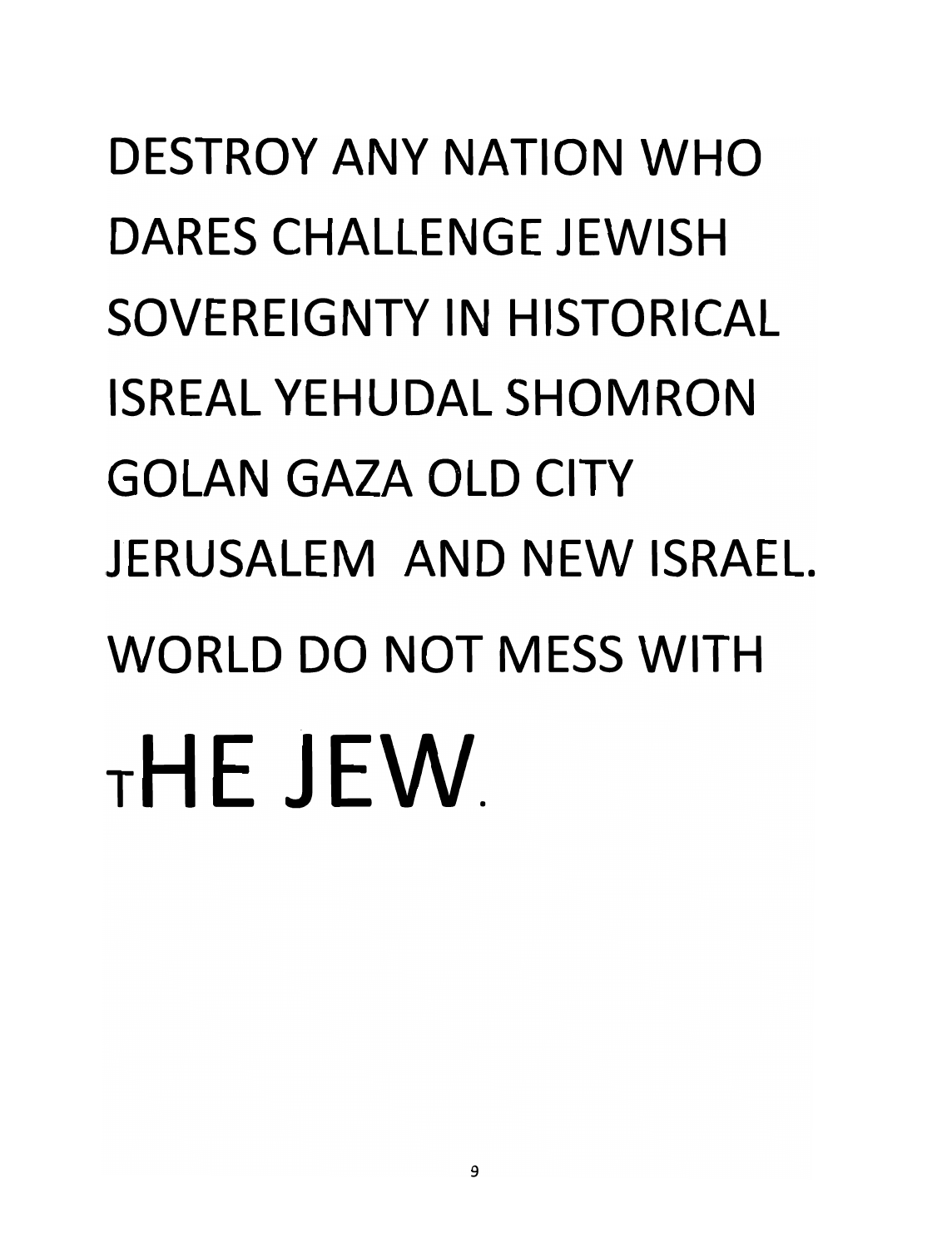### *DESTROY ANY NATION WHO DARES CHALLENGE JEWISH SOVEREIGNTY IN HISTORICAL ISREAL YEHUDAL SHOMRON GOLAN GAZA OLD CITY JERUSALEM AND NEW ISRAEL WORLD DO NOT MESS WITH <sup>T</sup> HE JEW*

Judaism mandates critical analysis of every aspect of the religion. The Torah is humane. There exists to every law a humane layer. The Equitable Principle.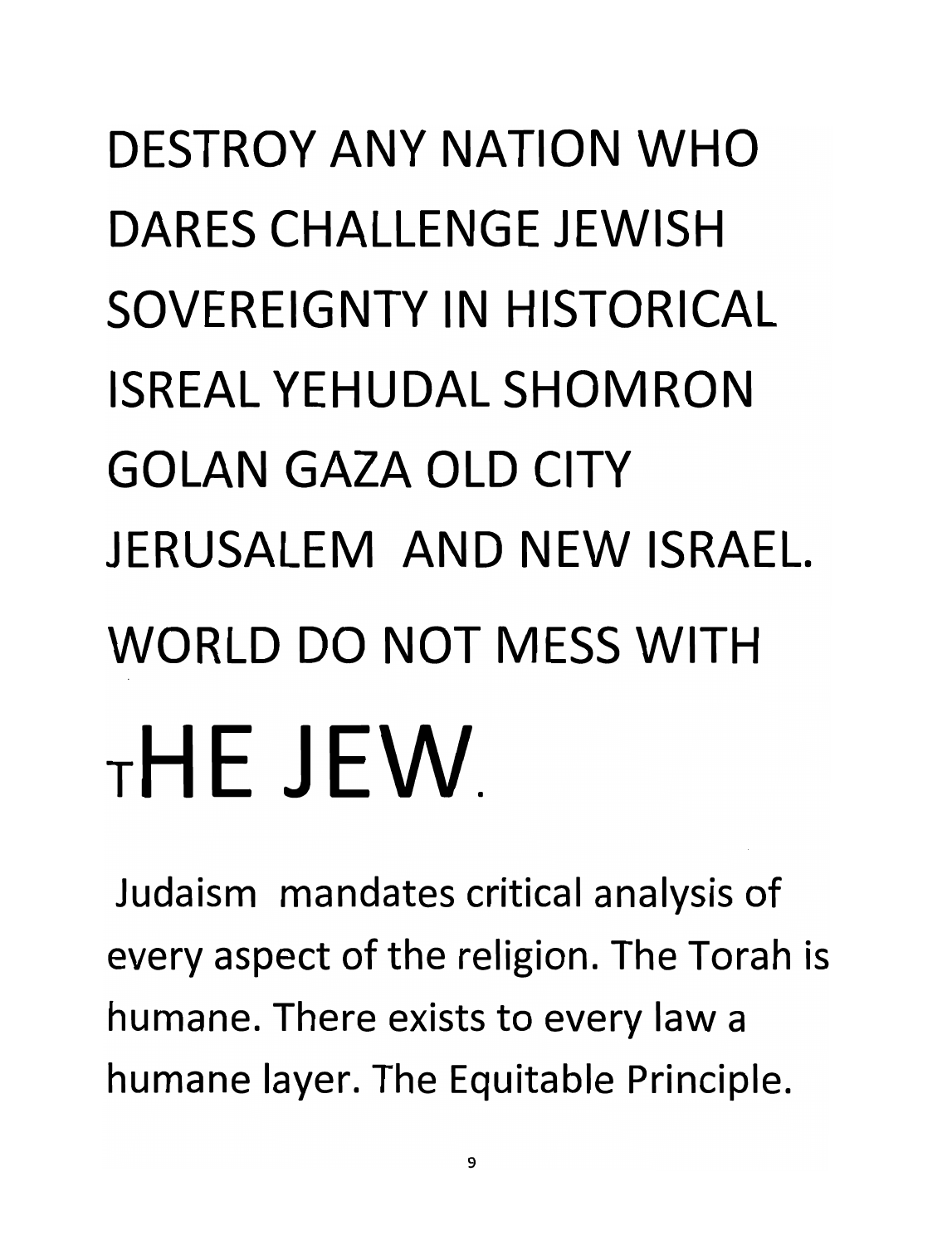*It is impossible for one to do the will of God if they wear blinders that drowns the Equitable Principle.*

*EVERY QUESTION PRESENTED TO THE RABBIS IS FIRST DECIDED ON THE BASIS OF WHAT DOES EQUITY DICTATE . THEN THE RABBIS ATTEMPT TO FIND PRECEDENT IN THE TALMUD 2000 YEAR RESPONSA AND 4 PARTS OF JEWISH LAW.*

*Today every rabbi who is versed in the Talmud 2000 year Response and Code of 4 parts of Jewish law and also observes the same is qualified to rule. No two rabbis rule the same. Thus equity is always given prominence .*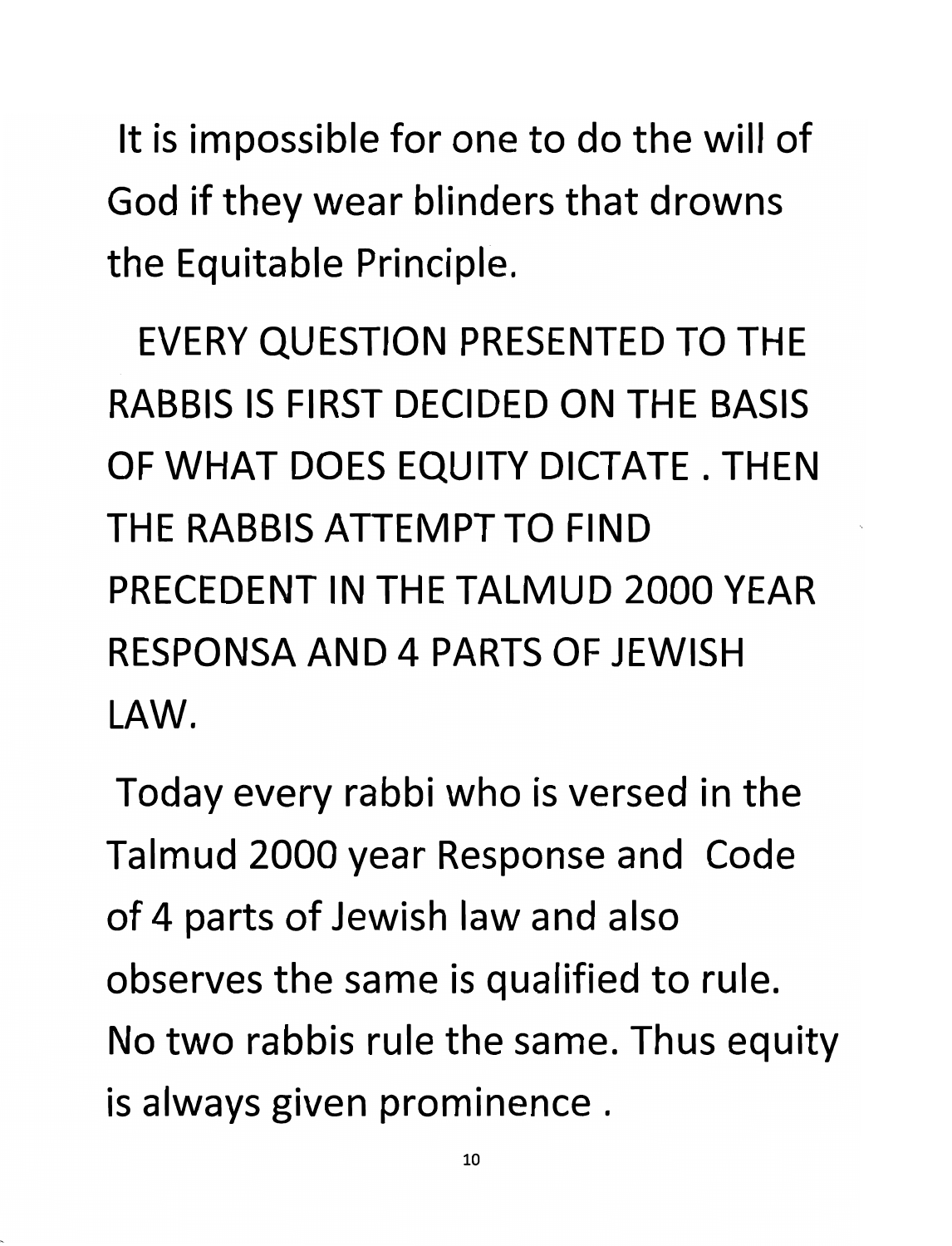*All men women regardless of their religion gender national origin shade and color of their skin are treated equally.*

*All religions are respected . Non Jews can believe in the Trinity. Judaism believes all men of all religions will go to heaven, as long as, they obey the Seven Nohadite laws.*

*1] To belief in God*

*2] not to kill*

*3] not to rob*

*4] not to commit adultery*

*5]legislate laws to protect society 6]enforce these laws*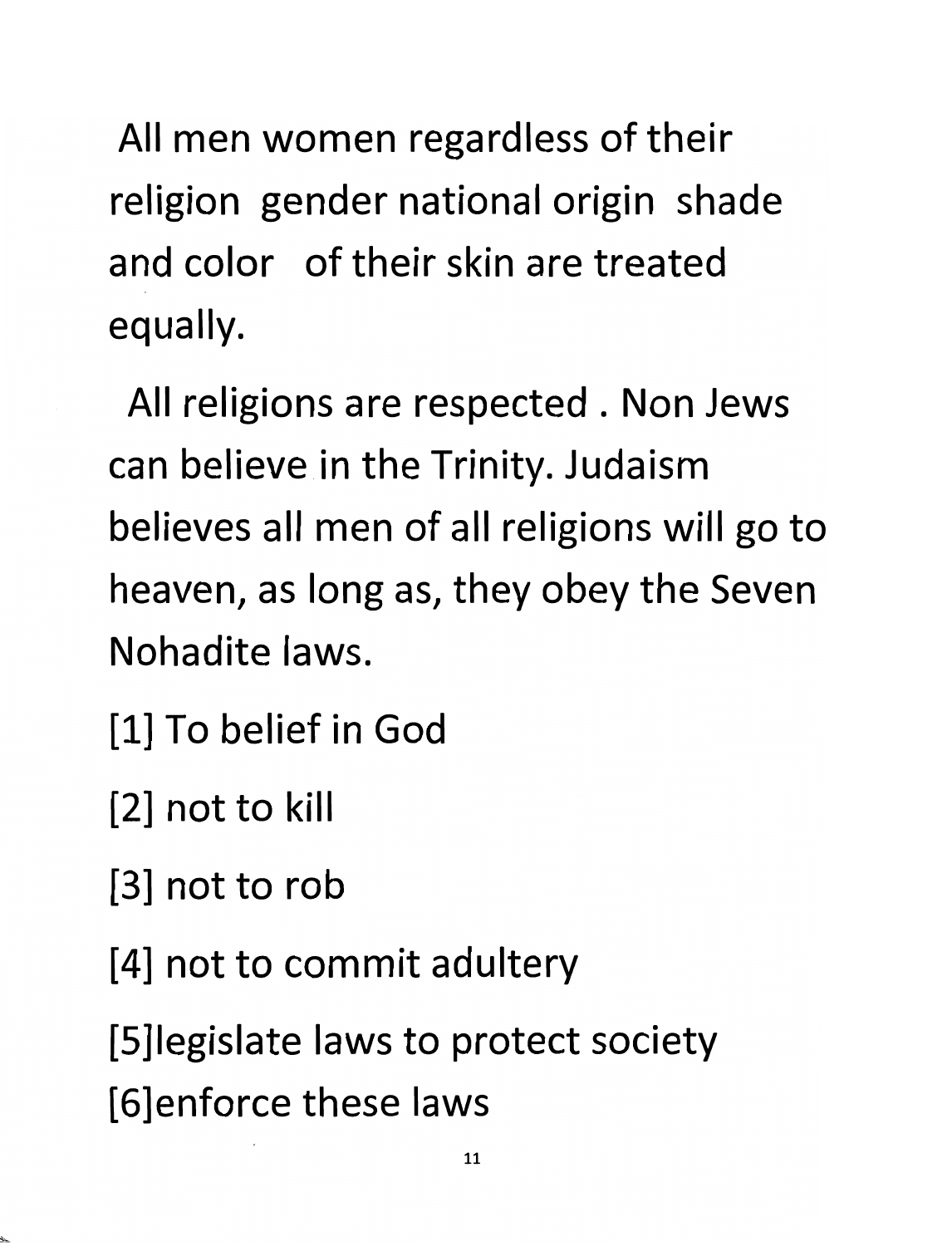[7] not be cruel to animals.

Judaism mandates people to study the Bible with an open mind.

No one can possibly understand

who what

God is.

- God is a different dimention
- as we reported in Book 71.
- Therefore it is mandatory that Revelation occurred .
- God told man/woman in the

Bible and

Ten Commandments that comprise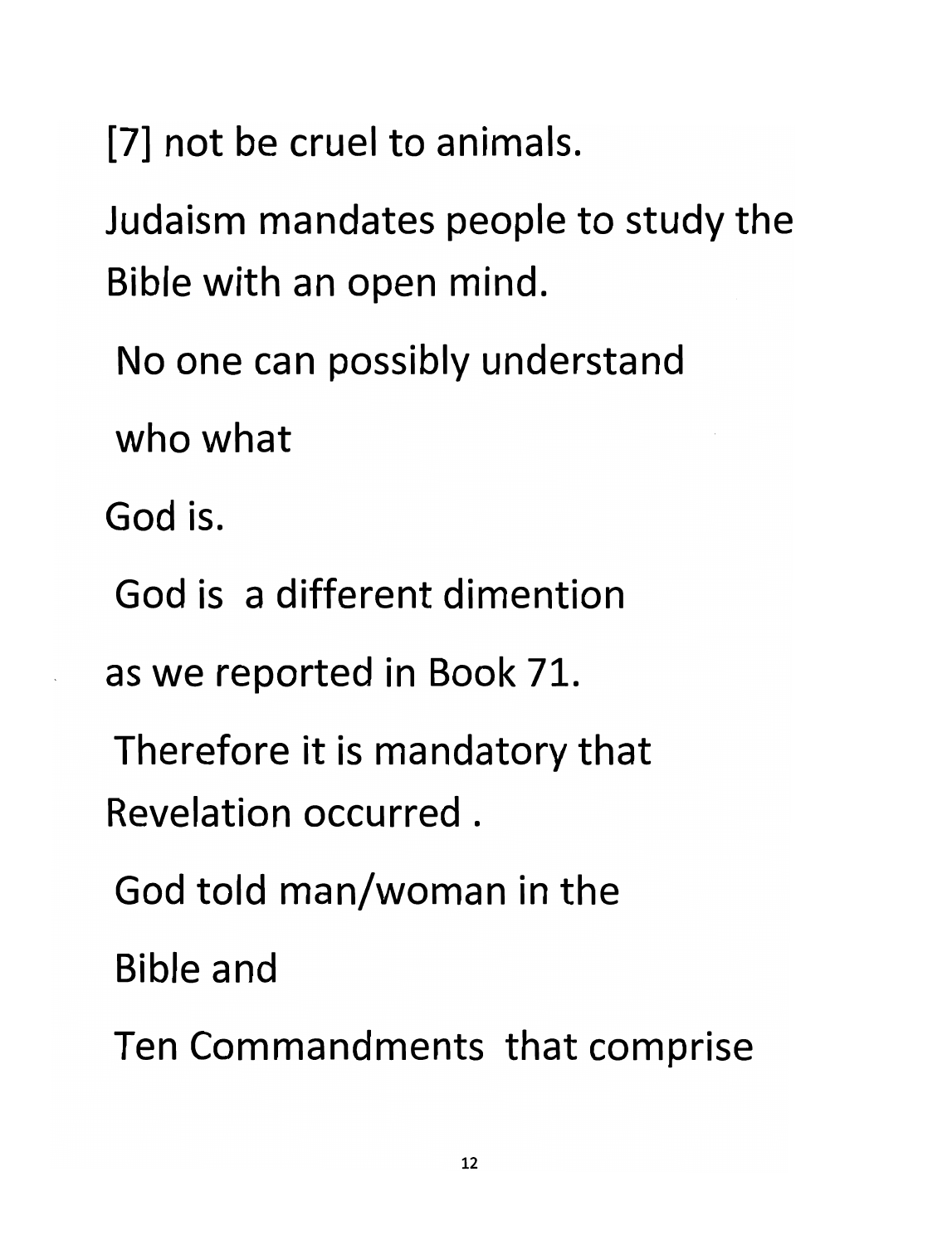*the Written Torah*

*and the Talmud*

*the 2000 year Resposa*

*and the 4 Codes of Jewish Law*

*that comprise The Oral Torah*

*how to practice the Law of God.*

*God instructed men to be equitable . Equity trumps all Common law.*

*Thus Judaism is not fazed by Bible criticism.*

*There are there exist*

*Boundaries*

*that human understanding can not fathom.*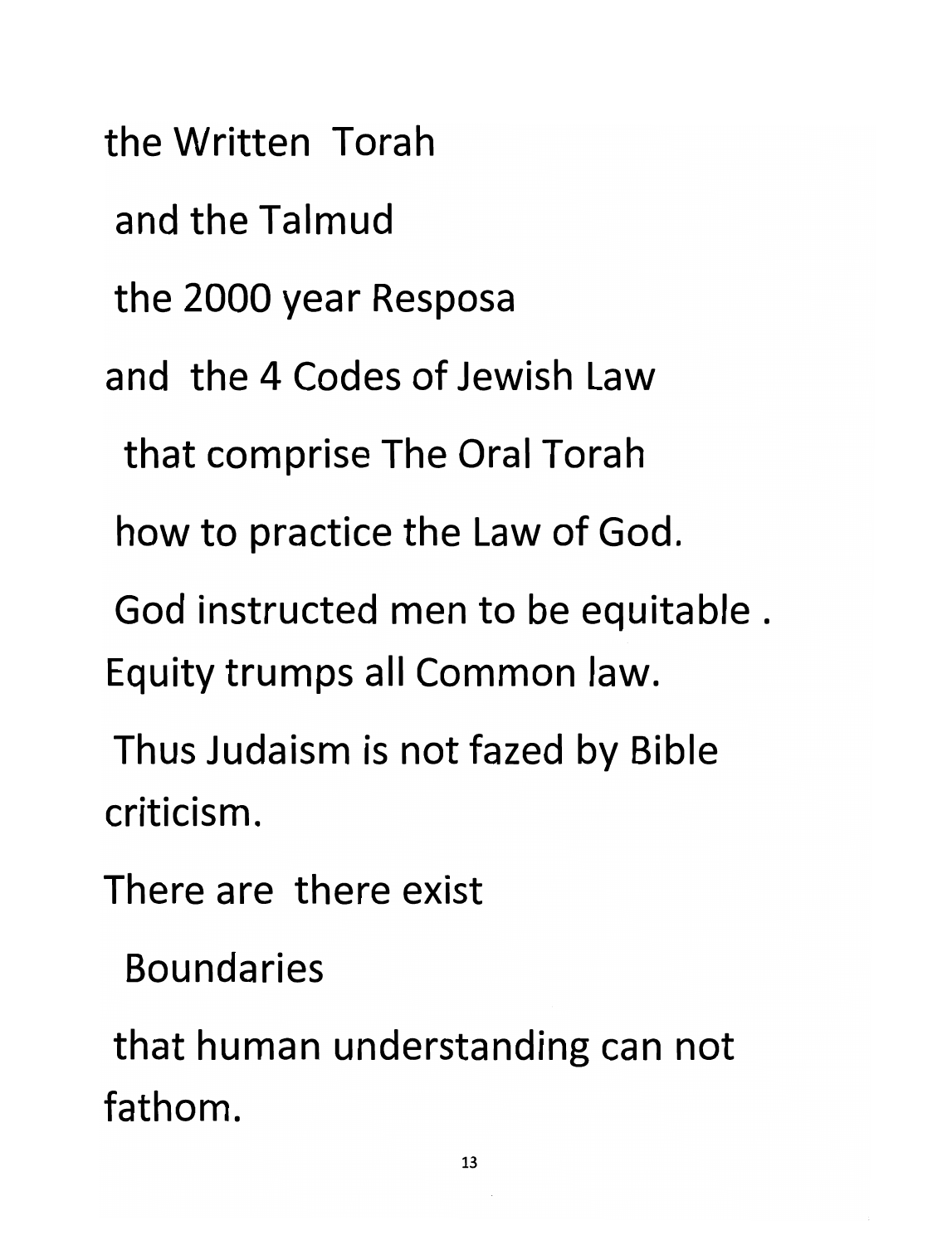When man accepts these limitations there exits no conflict between Bible and Bible criticism.

There exists a principle that when a question is on point

and we do not know the answer the we must admit that we are at fault, not the Bible.

Because we have no answer does not mean that the Bible has many authors or that God does not exist.

It is us man -at the present

who have no answer.

Just like we do not at present have an answer and cure to cancer.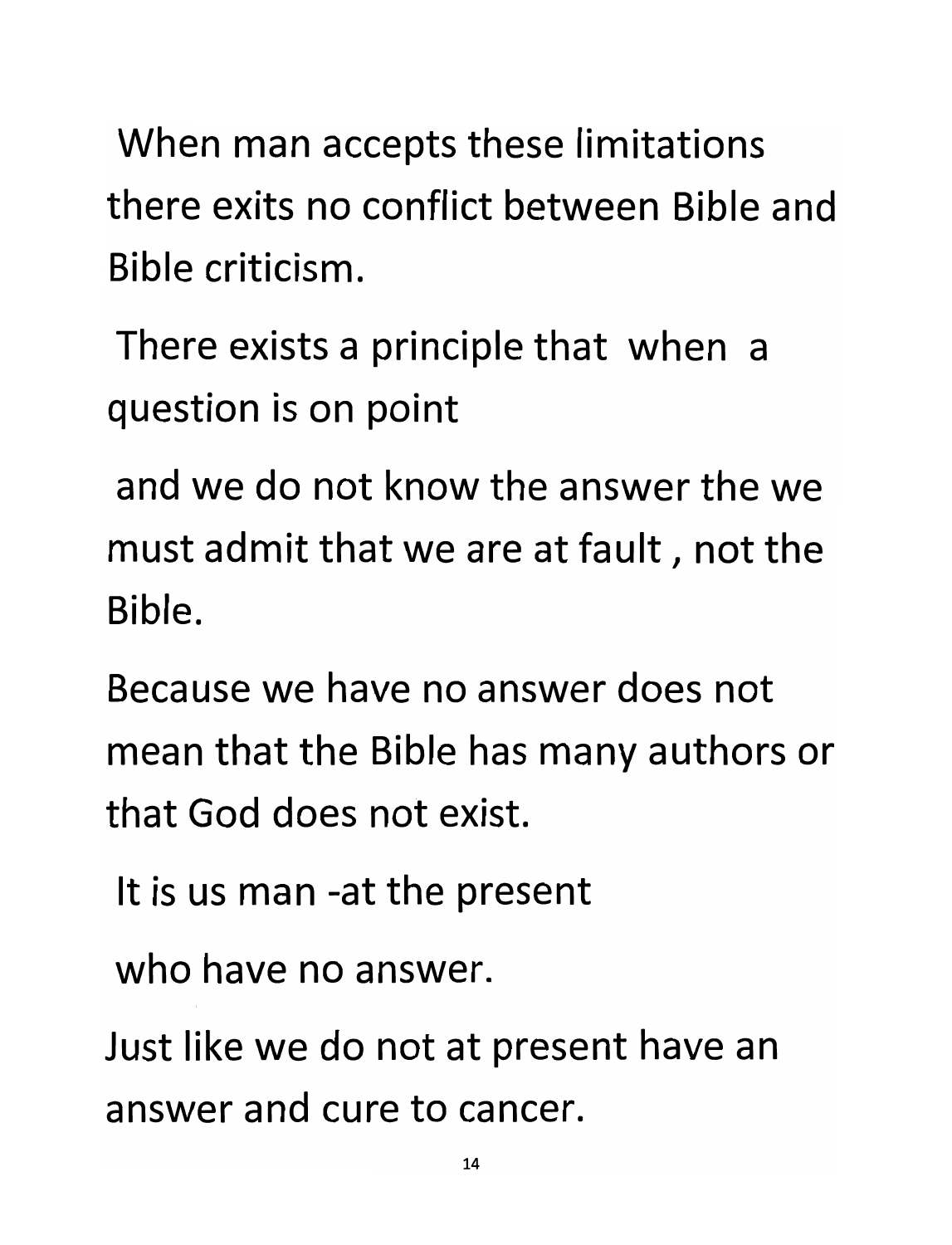Tomorrow a cure to cancer will be found .

Tomorrow an answer will be found to a question posed by Bible critics.

In the interim let us be honest and admit our own limitations and shirt comings.

Let us not destroy the legitimate question of the Bible critic .

Let us not throw out the baby with the bed.

Let us not throw out the Bible and God as the sole author of the Bible.

Let us not throw out God when God elects not to answer our prayers.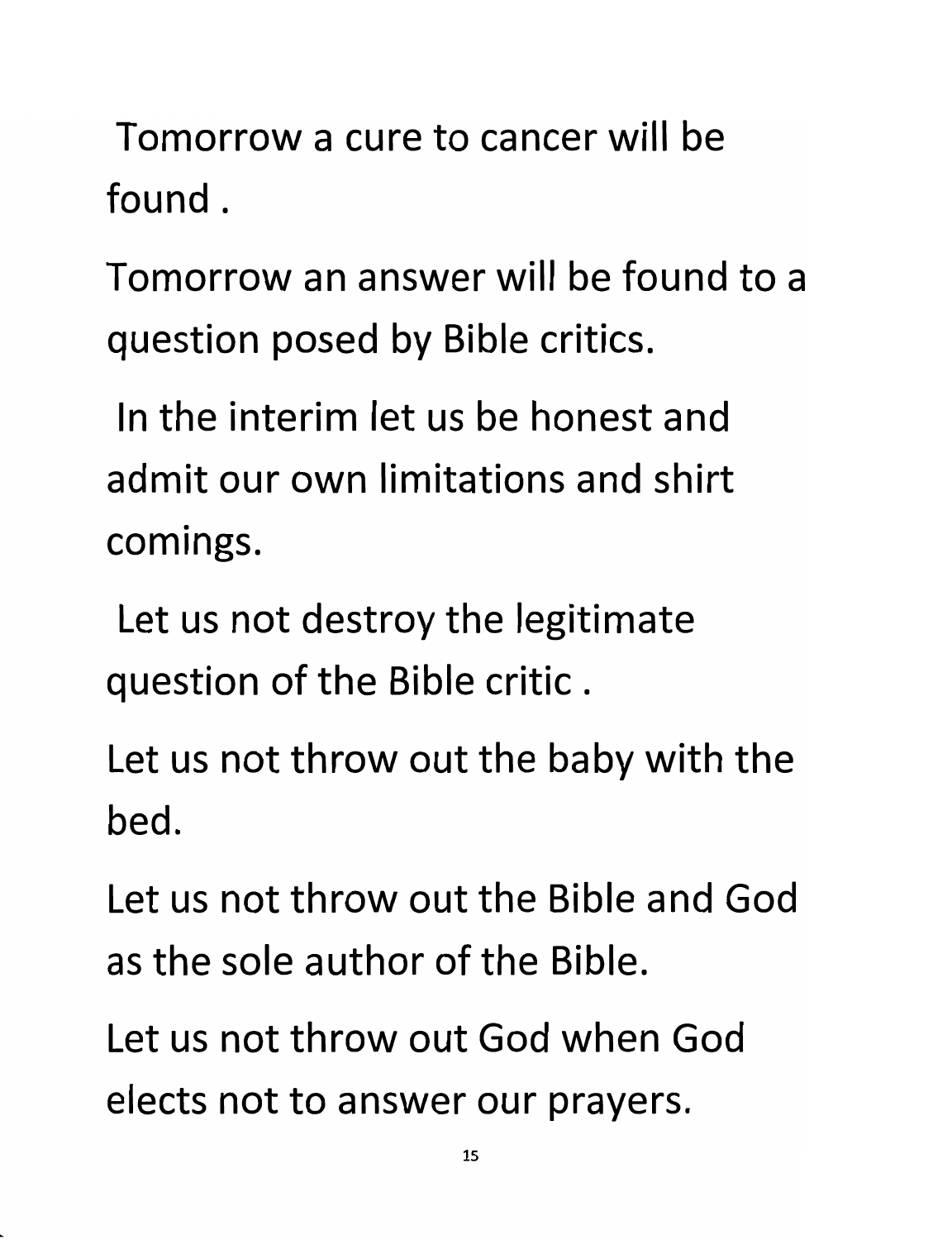Prayers do help.

However God does not always intervene and perform miracles.

All created must acknowledge that they are only the Created,

not the Creator.

Let us not try to mold God in our image

Let us not set criteria or order God mandate God to behave what we want.

God elects to behave as God wants. God can not be predicted.

God is Merciful and Forgiving

when He wants;

not when we want.